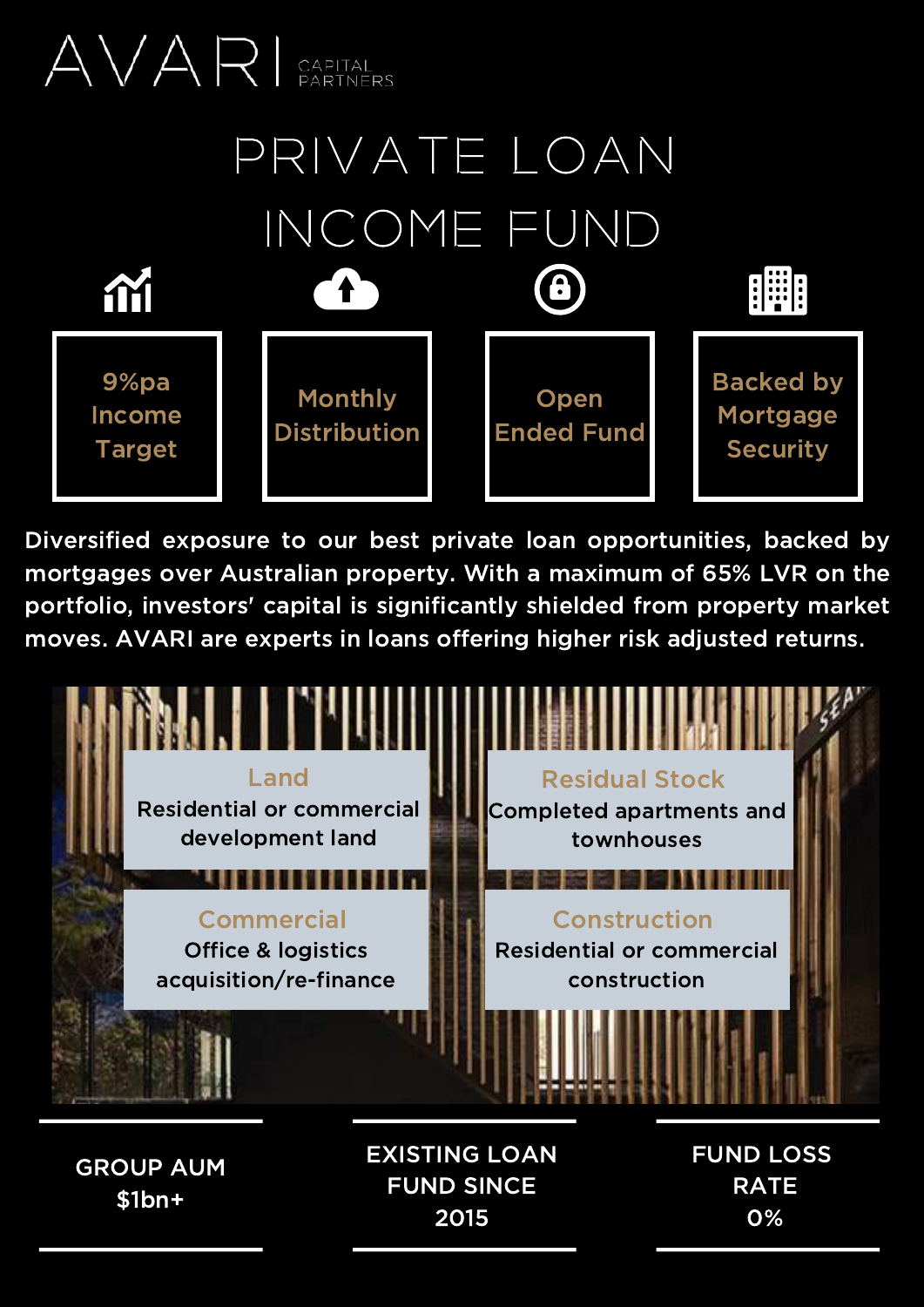# AVARI CAPITAL

## Why Invest

- Stable predictable monthly income secured by mortgages
- Access to Loans diversified funds allows access to short term or specialised deals
- Market banks are reducing lending to this area of the market due to regulation
- Portfolio Diversification returns not correlated with equities, bonds or property
- Higher Yields private debt provides significantly higher yields than many fixed income investments
- Risk/Reward the portfolio is backed by real assets with conservative LVRs which provide attractive returns for the risk taken



## Why AVARI

- We are different from most private lenders as we are also active in buying, developing and managing property - we currently manage over \$1bn in assets
- We have completed many residential developments and understand every process from buying to approvals to construction and sales
- Our background in development means we have a full in-house property team which includes; architects, project managers, interior designers and analysts. We have the ability to step in and complete a project if ever required, meaning we can deliver a better outcome for investors
- Our experience and team means we understand market values better than standard lenders, we also know first hand what can go wrong and what to look out for
- We invest our own money in each deal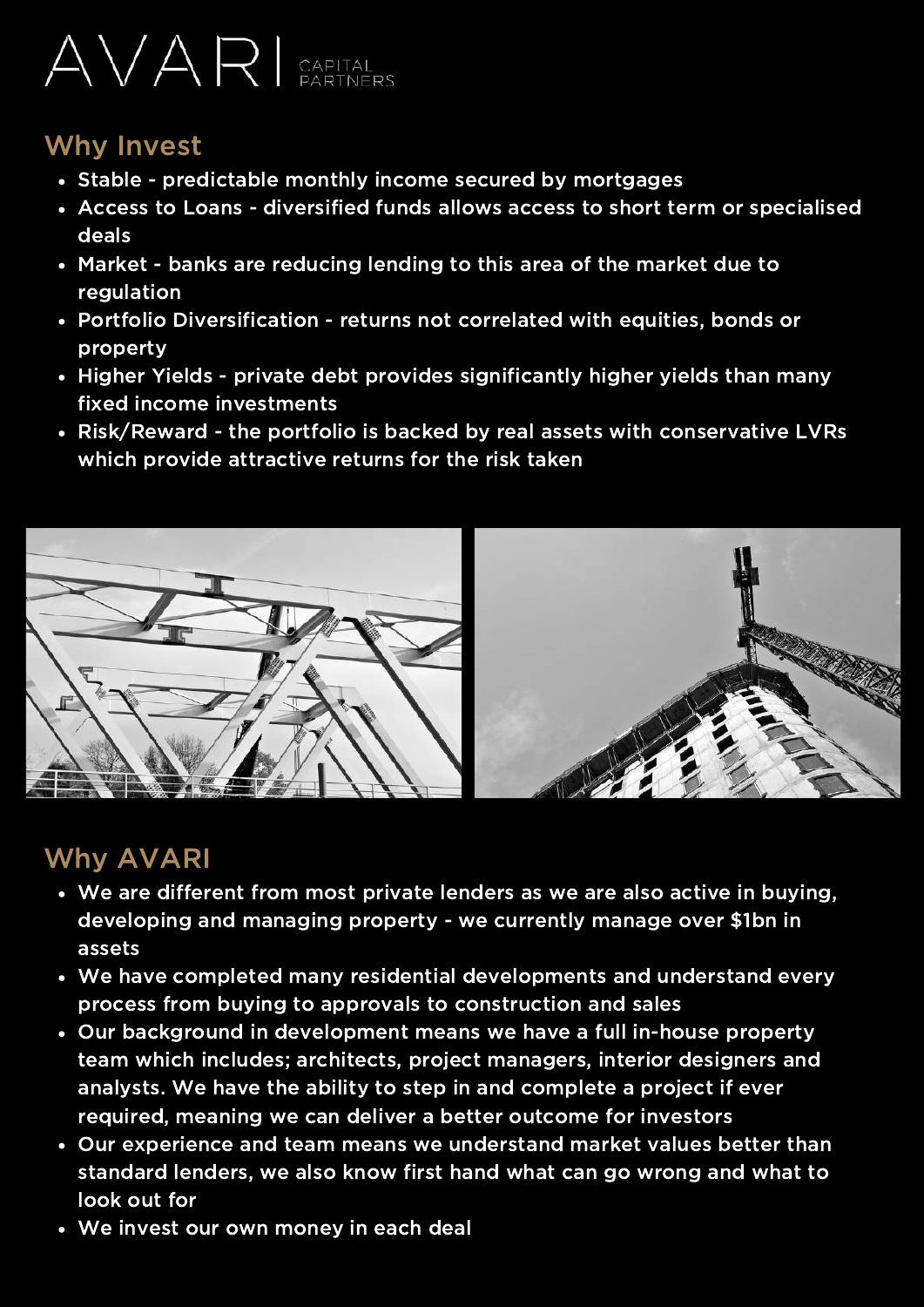

### How We Assess Loans

AVARI assess deals from the perspective of property investors as opposed to traditional lenders and will only fund opportunities they would be comfortable owning and managing. If it is a good investment we can find a flexible solution to make it work for us and the borrower

Project Due Diligence

#### PROJECT DUE DILIGENCE

- Project exit strategy
- Cashflow forecast
- Business plan; sales, rental, construction & development
- Market conditions for sales & leasing
- Technical construction conditions

#### BORROWER REVIEW

- The Fund assesses the background of the borrower; track record, credit history, gearing status, and financial condition of the group or related parties.
- Test the capability of the borrower in delivering the project business plan and loan repayment.

#### RISK CONTROL MEASURES

- Limits on additional borrowing
- Manager must approve any major spending, including paying debt
- Step-in rights to Manager to complete project in case of default
- Conservative LVR
- Engage third party valuers
- Borrower to meet defined conditions/milestones

#### CREDIT REVIEW

- Test probability of project reaching key milestones or exit
- Stress test pre-sales level and price
- Test income for debt serviceability
- Identify project risk factors that may trigger default
- Design control methods for each risk factor

#### SECURITY REVIEW

- Assess and stress test the security value and LVR
- Test gearing level in different stages and recoverable value
- Assess 1st mortgage holder's rights and impact on loan in case of default

#### LOAN TERM FORMULATION

- Post DD final terms offered; amounts, term, repayment schedule
- Review title, planning, zoning etc Legal review of leases, incentive agreements, OC rules & sales contracts
- Technical reports; electrical, fire, structure or other specialists